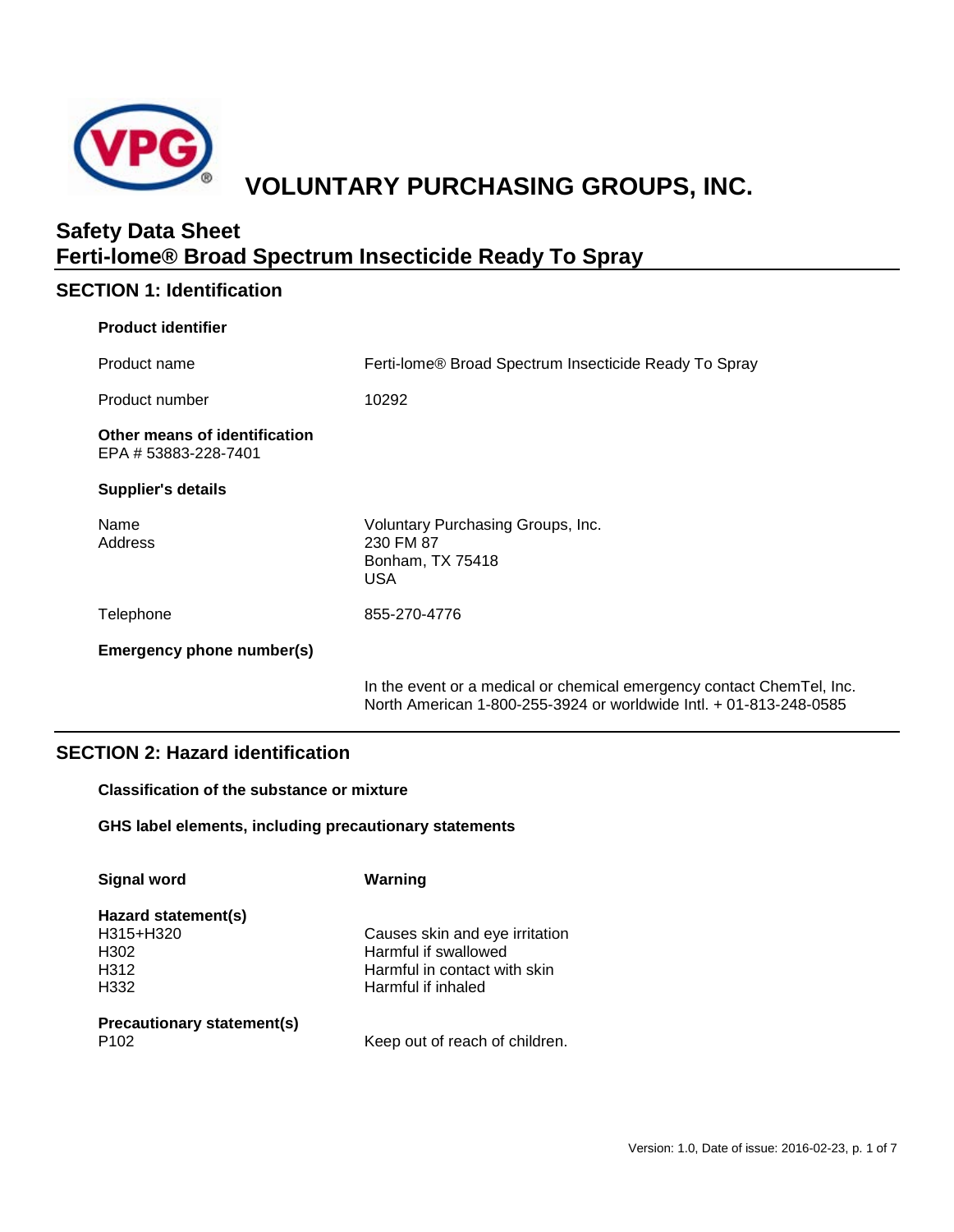# **SECTION 3: Composition/information on ingredients**

#### **Substances**

| <b>Hazardous components</b>                |                      |
|--------------------------------------------|----------------------|
| Component                                  | <b>Concentration</b> |
| <b>Bifenthrin</b><br>(CAS no.: 82657-04-3) | 0.3%                 |

# **SECTION 4: First-aid measures**

#### **Description of necessary first-aid measures**

| General advice                                         | Call a poison control center or doctor for treatment advice. Have the Safety<br>Data Sheet, and if available, the product container or label with you when<br>calling a poison control center or doctor, or going for treatment. Never give<br>fluids or induce vomiting if a patient is unconscious or convulsing regardless<br>of cause of injury. If breathing difficulties occur, seek medical attention<br>immediately.                                                                                      |
|--------------------------------------------------------|-------------------------------------------------------------------------------------------------------------------------------------------------------------------------------------------------------------------------------------------------------------------------------------------------------------------------------------------------------------------------------------------------------------------------------------------------------------------------------------------------------------------|
| If inhaled                                             | Move person to fresh air. If person is not breathing, give artificial respiration,<br>preferably mouth-to-mouth. If breathing is difficult, give oxygen. Call a poison<br>control center or doctor for treatment advice.                                                                                                                                                                                                                                                                                          |
| In case of skin contact                                | Wash skin with soap and plenty of water for 15 to 20 minutes. Call a poison<br>control center or doctor for treatment advice.                                                                                                                                                                                                                                                                                                                                                                                     |
| In case of eye contact                                 | Hold eyes open and rinse slowly and gently with water for 15 to 20 minutes.<br>Remove contact lenses, if present, after the first 5 minutes, then continue<br>rinsing eyes. Call a poison control center or doctor for treatment advice.                                                                                                                                                                                                                                                                          |
| If swallowed                                           | Do not induce vomiting. Never give anything by mouth to an unconscious<br>person. Call a poison control center or doctor for treatment advice.                                                                                                                                                                                                                                                                                                                                                                    |
| Personal protective equipment for first-aid responders | Respiratory Protection: NIOSH/MSHA approved for protection against toxic<br>dusts containing quartz. Ventilation: General or local exhaust to maintain<br>employee exposure below the TLV/PEL. Protective Gloves: PVC or<br>Neoprene. Eye Protection: Safety glasses or goggles (ANSI Z87.1 1979)<br>Other Protective Clothing or Equipment: Apron, boots, long sleeved shirt and<br>full-length pants may be worn when necessary to prevent skin contact. Eye<br>wash and shower facilities should be available. |

# **SECTION 5: Fire-fighting measures**

#### **Suitable extinguishing media**

Water fog, CO2, foam, dry chemical.

# **Specific hazards arising from the chemical**

Products of combustion from fires involving this material may be toxic. Avoid breathing smoke and mists. Avoid personnel and equipment contact with fallout and runoff. Minimize the amount of water used for fire fighting. Do not enter any enclosed area without full protective equipment, including self-contained breathing equipment. Contain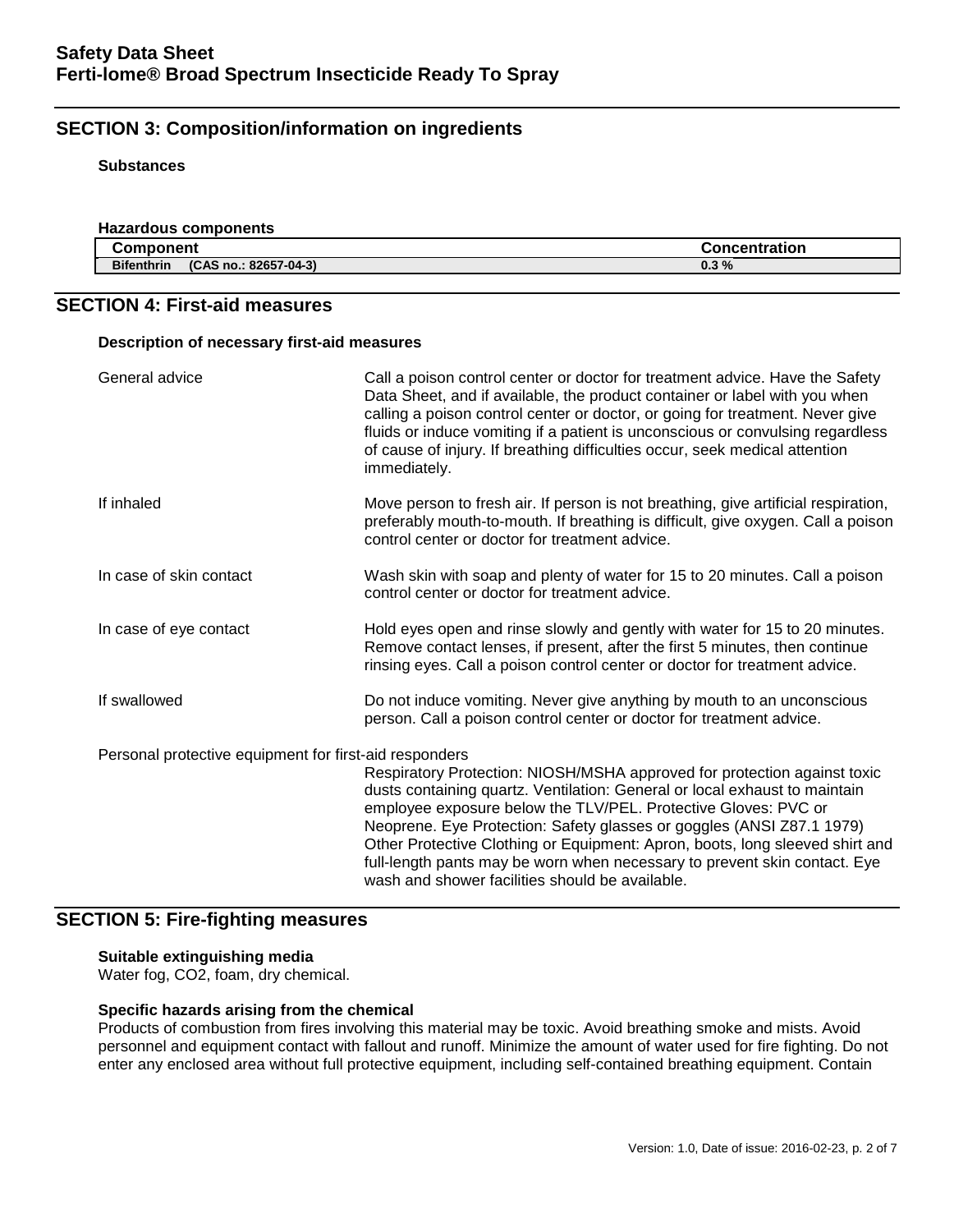and isolate runoff and debris for proper disposal. Decontaminate personal protective equipment and firefighting equipment before reuse. Read the entire document.

#### **Special protective actions for fire-fighters**

Utilize self-contained breathing apparatus with full face piece operated in pressure demand or other positive mode. Avoid inhalation of fumes and dusts.

May release irritating and toxic gases due to thermal decomposition. Products of decomposition may include CO, CO2, hydrogen chloride, and hydrogen fluoride.

#### **Further information**

# **SECTION 6: Accidental release measures**

#### **Personal precautions, protective equipment and emergency procedures**

Respiratory Protection: NIOSH/MSHA approved for protection against toxic dusts containing quartz. Ventilation: General or local exhaust to maintain employee exposure below the TLV/PEL. Protective Gloves: PVC or Neoprene. Eye Protection: Safety glasses or goggles (ANSI Z87.1 1979) Other Protective Clothing or Equipment: Apron, boots, long sleeved shirt and full-length pants may be worn when necessary to prevent skin contact.

#### **Methods and materials for containment and cleaning up**

SMALL SPILL: While wearing rubber gloves, soak up spilled material with paper towels and discard in trash. LARGE SPILL: Dike or contain release. Keep material out of lakes, streams, ponds, and sewer drains. Large spills should be covered to prevent dispersal. Absorb with a non-combustible absorbent such as clay, sand or soil. Vacuum, shovel, or pump all waste material, including absorbent, into drums and label contents for disposal. Clean spill area of residues and absorbent.

# **SECTION 7: Handling and storage**

#### **Precautions for safe handling**

Do not contaminate water, food, or feed by storage or disposal or cleaning of equipment. Carefully open containers and after partial use close container tightly. Avoid contact with skin, eyes or clothing. Avoid breathing spray mist. Wash thoroughly with soap and water after handling. Remove contaminated clothing and wash before reuse.

#### **Conditions for safe storage, including any incompatibilities**

Keep from freezing. Keep pesticide in original container. Do not put into food or drink containers. Do not contaminate water, food or feed by storage or disposal. Store in cool, dry area away from children and domestic animals.

## **SECTION 8: Exposure controls/personal protection**

#### **Appropriate engineering controls**

Ventilation: General or local exhaust to maintain employee exposure below the TLV/PEL.

# **Individual protection measures, such as personal protective equipment (PPE)**

# **Eye/face protection**

Safety glasses or goggles (ANSI Z87.1 1979)

**Skin protection**

PVC or Neoprene gloves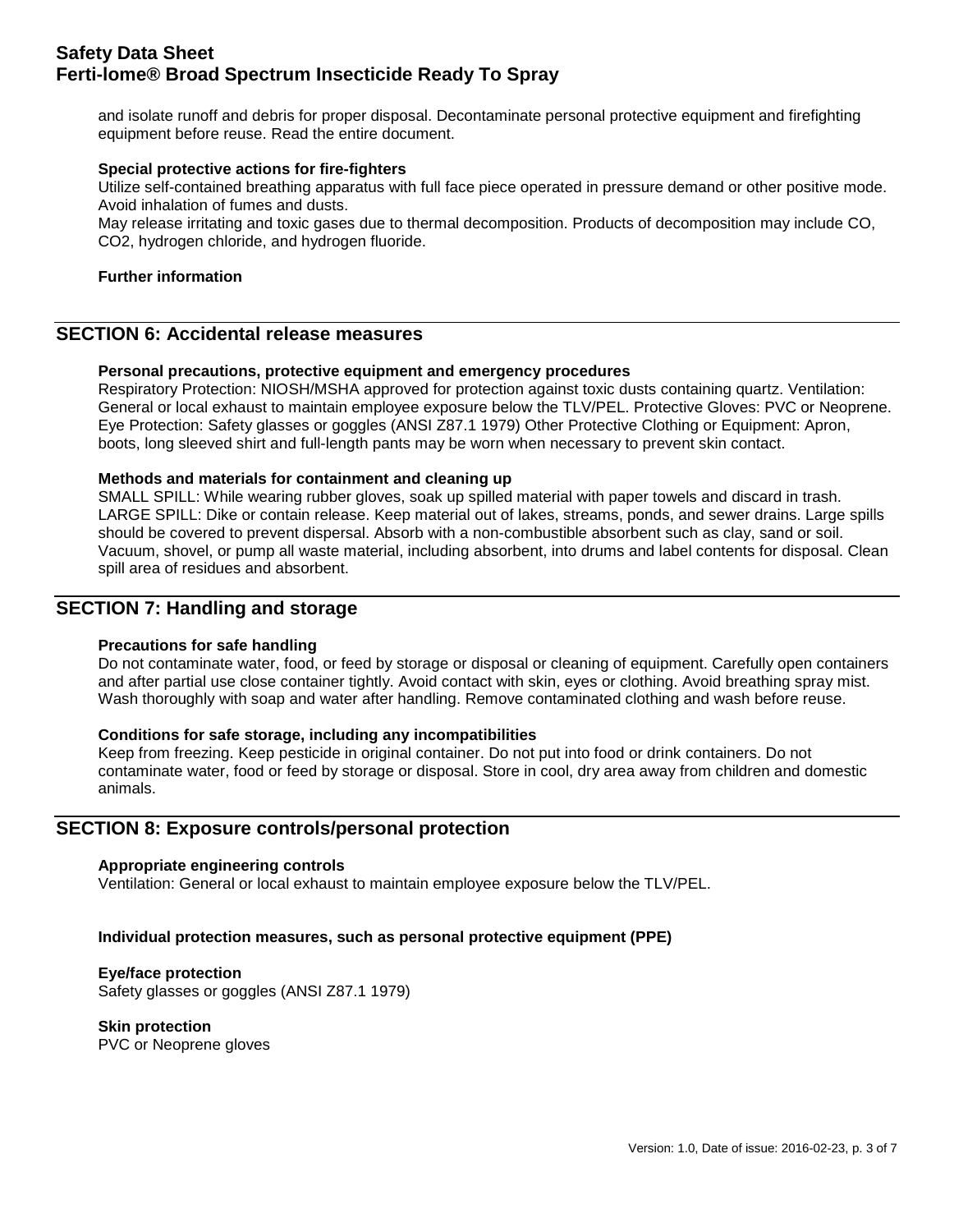#### **Body protection**

Apron, boots, long sleeved shirt and full-length pants may be worn when necessary to prevent skin contact. Eye wash and shower facilities should be available.

### **Respiratory protection**

NIOSH/MSHA approved for protection against toxic dusts.

# **SECTION 9: Physical and chemical properties**

## **Information on basic physical and chemical properties**

| Appearance/form<br>Odor<br>Odor threshold                    | White liquid<br>Mild chemical |
|--------------------------------------------------------------|-------------------------------|
| рH                                                           | 3.5                           |
| Melting point/freezing point                                 |                               |
| Initial boiling point and boiling range<br>Flash point       | Not flammable                 |
| Evaporation rate                                             |                               |
| Flammability (solid, gas)<br>Upper/lower flammability limits |                               |
| Vapor pressure                                               |                               |
| Vapor density                                                |                               |
| Relative density                                             | 8.23 lbs/gal                  |
| Solubility(ies)                                              | Not available                 |
| Partition coefficient: n-octanol/water                       |                               |
| Auto-ignition temperature                                    |                               |
| Decomposition temperature                                    |                               |
| Viscosity                                                    |                               |
| Explosive properties                                         |                               |
| Oxidizing properties                                         |                               |

# **SECTION 10: Stability and reactivity**

# **Chemical stability**

Stable under normal conditions.

#### **Possibility of hazardous reactions**

HAZARDOUS POLYMERIZATION: Will not occur.

# **Conditions to avoid**

None known

#### **Hazardous decomposition products**

May release irritating and toxic gases due to thermal decomposition. Products of decomposition may include CO, CO2, hydrogen chloride, and hydrogen fluoride.

# **SECTION 11: Toxicological information**

#### **Information on toxicological effects**

# **Acute toxicity**

Acute Oral LD50 (Rat): > 5,000 mg/kg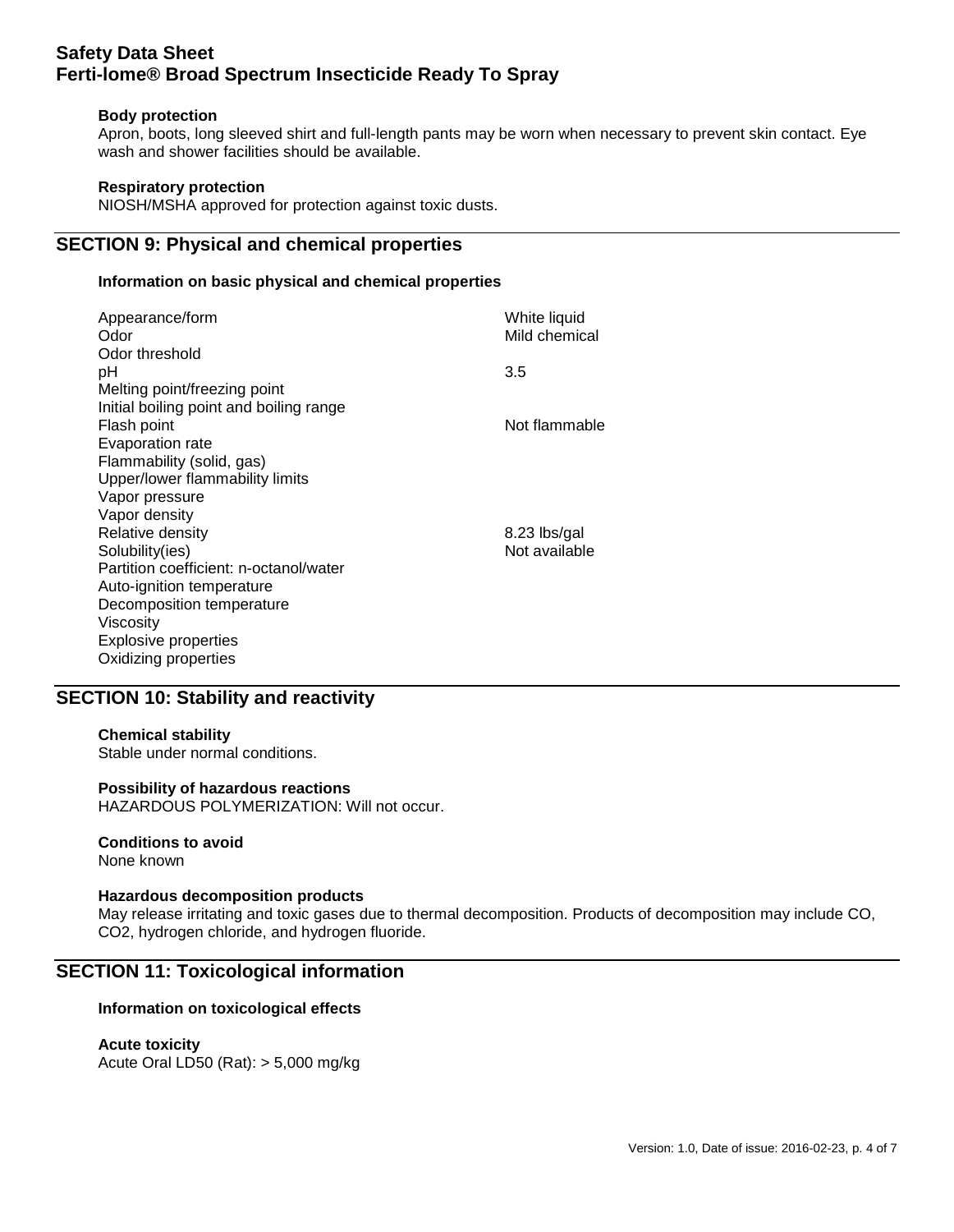Acute Dermal LD50 (Rabbit): > 10,000 mg/kg Acute Inhalation LC50 (Rat): > 8.9 mg/L/4-hr Eye Irritation: Minimally irritating Skin Irritation: Non-irritating Dermal Sensitization: No data available

#### **Skin corrosion/irritation**

Effects from overexposure may result from either swallowing, inhaling or coming into contact with the skin or eyes. Symptoms of overexposure include bleeding from the nose, tremors and convulsions. Contact with bifenthrin may occasionally produce skin sensations such as rashes, numbing, burning or tingling. These skin sensations are reversible and usually subside within 12 hours.

#### **Respiratory or skin sensitization**

**Germ cell mutagenicity** None observed.

#### **Carcinogenicity**

The U.S. EPA classified bifenthrin as a Group C, possible human carcinogen. This rating is based on an increased rate of urinary bladder tumors in mice, adenoma and adenocarcinoma of the liver in male mice, and bronchioalveolar adenomas and adenocarcinomas of the lung in some female mice.

#### **Summary of evaluation of the CMR properties**

None observed.

# **SECTION 12: Ecological information**

#### **Toxicity**

This pesticide is extremely toxic to fish and aquatic invertebrates. To protect the environment, do not allow pesticide to enter or run off into storm drains, drainage ditches, gutters, and surface waters. Applying this product in calm weather when rain is not predicted for the next 24 hours will help to ensure that wind or rain does not blow or wash pesticide off the treatment area. Rinsing application equipment over the treated area will help avoid run off to water bodies or drainage systems. Drift and run-off from treated areas may be hazardous to aquatic organisms in neighboring areas. Care should be used when spraying to avoid fish and reptile pets in/around ornamental pounds. This product is highly toxic to bees exposed to direct treatment or residues on blooming crops or weeds. Do not apply this product or allow it to drift to blooming plants if bees are visiting the treatment areas.

#### **Other adverse effects**

ECOTOXICOLOGICAL INFORMATION: Aquatic Organisms Effects: Rain trout LC50: 0.00015 mg/L Bluegill LC50: 0.00035 mg/L Daphnia magna EC50: 0.0016 μg/L Effects on Birds: Mallard Duck LD50 (21-day): 2150 mg/kg Bobwhite quail LD50 (21-day): 1,800 mg/kg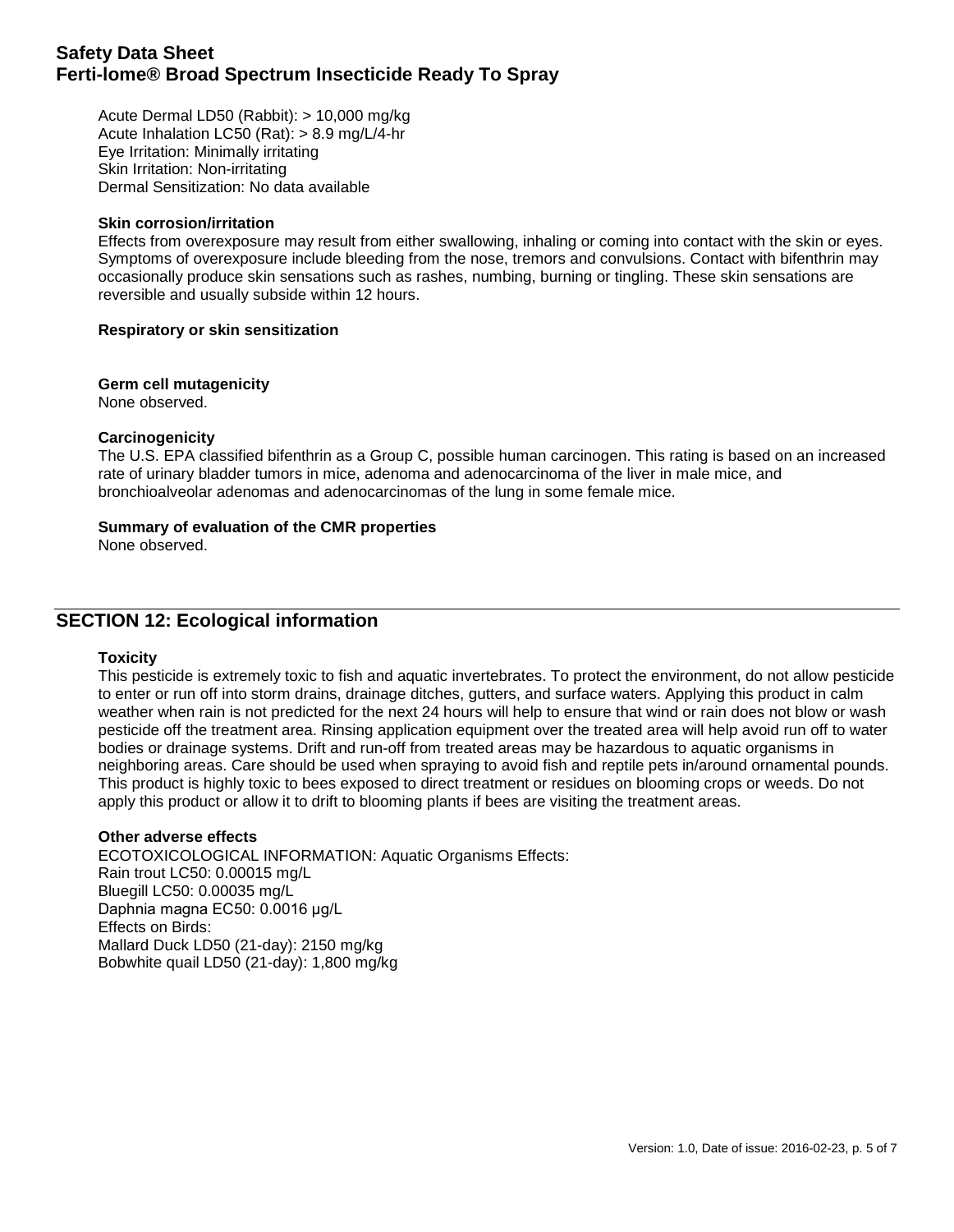# **SECTION 13: Disposal considerations**

### **Disposal of the product**

If wastes and/or containers cannot be disposed of according to the product label directions, disposal of this material must be in accordance with your local or area regulatory authorities. This information presented below only applies to the material as supplied. The identification based on characteristic(s) or listing may not apply if the material has been used or otherwise contaminated. It is the responsibility of the waste generator to determine the toxicity and physical properties of the material generated to determine the proper waste identification and disposal methods in compliance with applicable regulations. If the material as supplied becomes a waste, follow all applicable regional, national and local laws.

# **SECTION 14: Transport information**

## **DOT (US)**

Not Regulated.

# **IMDG**

UN3082, Environmentally Hazardous substances, liquid, n.o.s. (bifenthrin), 9, PG III, Marine Pollutant

## **IATA**

UN3082, Environmentally Hazardous substances, liquid, n.o.s. (bifenthrin), 9, PG III, Marine Pollutant

# **SECTION 15: Regulatory information**

#### **Chemical Safety Assessment**

FIFRA INFORMATION:

This chemical is a pesticide product registered by the Environmental Protection Agency and is subject to certain labeling requirements under federal pesticide law. These requirements different from the classification criteria and hazard information for safety data sheet, and for workplace labels of non- pesticide chemicals. Following is the hazard information as required on the pesticide label.

CAUTION Harmful if swallowed, inhaled, or absorbed through skin. Avoid contact with skin, eyes or clothing. Avoid breathing spray mist. Wash thoroughly with soap and water after handling. Remove contaminated clothing and wash before reuse.

SARA TITLE III CLASSIFICATION:

Section 302: Not applicable.

Section 311/312: Acute health hazard (immediate)

Chronic health hazard (delayed)

Section 313: Bifenthrin (7.9%) CAS #:82657-04-3

CA PROPOSITION 65: Not applicable

CERCLA RQ: Not applicable

RCRA CLASSIFICATION: Under RCRA, it is the responsibility of the product user to determine at the time of disposal, whether a material containing the product or derived from the product should be classified as a hazardous waste.

TSCA STATUS: The ingredients of this product are listed on the TSCA inventory or are exempt.